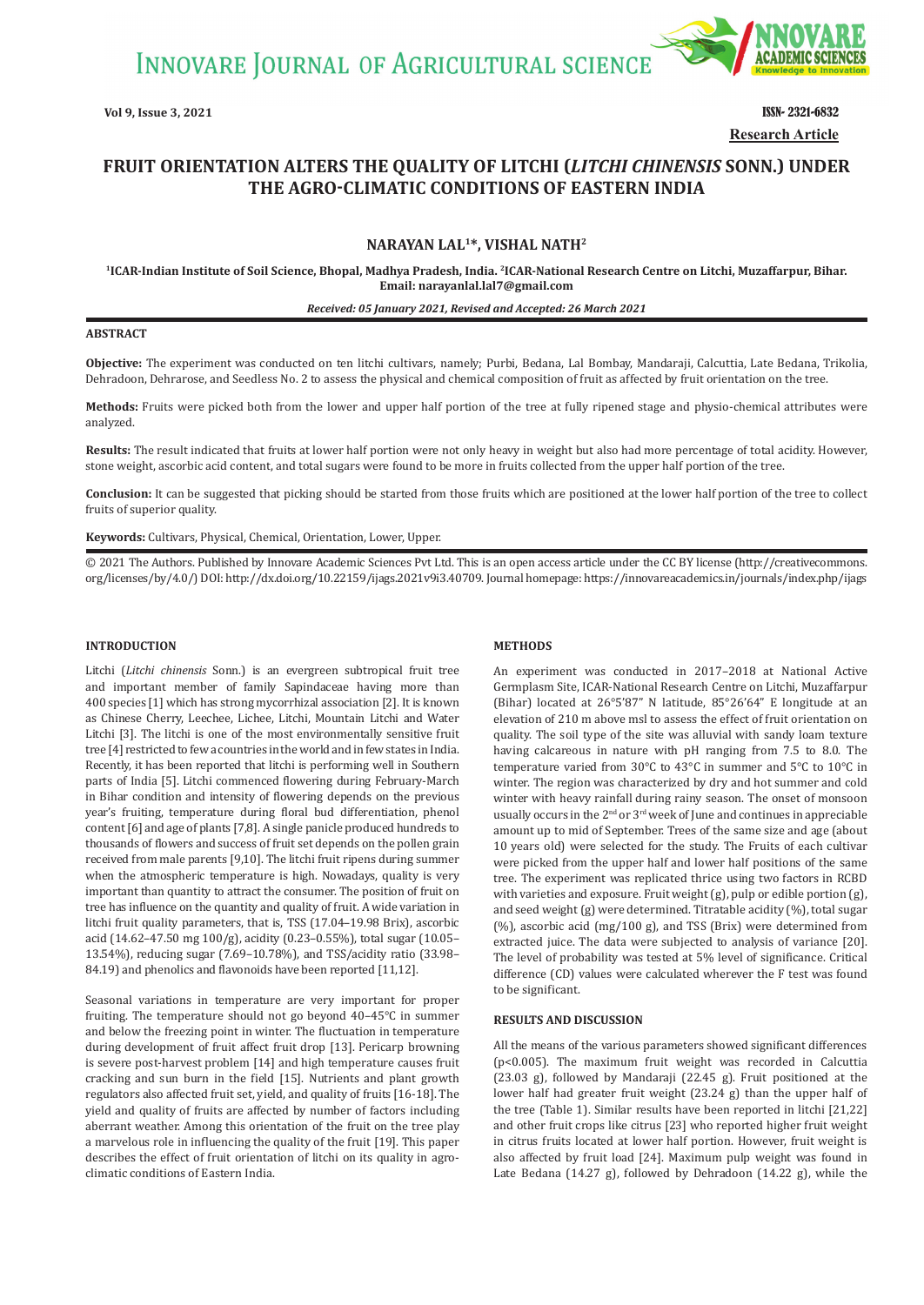| <b>Cultivars</b> | Fruit weight (g)   |                    |                       | Pulp weight (g)    |                      |                    |  |
|------------------|--------------------|--------------------|-----------------------|--------------------|----------------------|--------------------|--|
|                  | Lower-<br>half     | Upper-<br>half     | Mean                  | Lower-<br>half     | Upper-<br>half       | Mean               |  |
| Bedana           | $16.22^e$          | $16.16^{d}$        | $16.19^e$             | 12.37c             | 12.31 <sup>d</sup>   | 12.34c             |  |
| Lal Bombay       | 18.88 <sup>d</sup> | 18.92 <sup>c</sup> | 18.90 <sup>d</sup>    | 9.95 <sup>d</sup>  | 9.91e                | 9.93 <sup>d</sup>  |  |
| Mandaraji        | 22.48 <sup>a</sup> | 22.42 <sup>a</sup> | $22.45^{ab}$          | 12.54c             | 12.48 <sub>bcd</sub> | $12.51^{bc}$       |  |
| Purbi            | 22.30 <sup>a</sup> | 22.18 <sup>a</sup> | $22.24$ <sup>ab</sup> | 12.8 <sup>bc</sup> | $12.84^{bc}$         | 12.82abc           |  |
| Calcuttia        | 23.24 <sup>a</sup> | 22.82 <sup>a</sup> | 23.03 <sup>a</sup>    | 13.20 <sup>b</sup> | 12.90 <sup>b</sup>   | $13.05$ abc        |  |
| Late Bedana      | $19.86^{cd}$       | 20.08 <sup>b</sup> | 19.97 <sup>cd</sup>   | 14.28 <sup>a</sup> | 14.26 <sup>a</sup>   | 14.27 <sup>a</sup> |  |
| Trikolia         | $20.95^{bc}$       | 20.87 <sup>b</sup> | $20.91^{bc}$          | 12.30c             | 12.32 <sup>d</sup>   | 12.35c             |  |
| Dehrarose        | 22.42 <sup>a</sup> | 22.36 <sup>a</sup> | 22.39ab               | 12.47c             | 12.39cd              | 12.43c             |  |
| Seedless No 2    | $18.95^{d}$        | 18.85c             | 18.90 <sup>d</sup>    | 9.92 <sup>d</sup>  | 9.84e                | $9.88^{d}$         |  |
| Dehradoon        | $22.00^{ab}$       | 20.06 <sup>b</sup> | $21.03^{bc}$          | 14.24 <sup>a</sup> | 14.20 <sup>a</sup>   | $14.22^{ab}$       |  |
| Mean             | 20.73              | 20.47              |                       | 12.42              | 12.35                |                    |  |

**Table 1: Fruit and pulp weight of litchi as influenced by fruit orientation on the tree**

lowest pulp weight was observed in Seedless No. 2 (9.88 g). Significant (p<0.005) effect of fruit orientation was observed at the lower half. It had more pulp weight than the fruit collected from the upper half of the tree (Table 1).

Calcuttia showed significantly high seed weight (3.96 g) which was *at par* Dehardoon (3.91 g), while Bedana showed minimum seed weight (1.70 g). Seed weight of fruit positioned at the upper half of the tree was greater than the lower half (Table 2). Thus, lower half portion of tree produced good quality of fruits. These results are agreement with earlier workers [21,25].

Mean differences for acidity (%) are presented in Table 3 which is highly significant at 5% level of probability. The highest total acidity was recorded in Seedless No. 2 and Purbi variety (0.51 %). The interaction shows that Seedless No. 2 had maximum total acidity (0.55%) when its fruits were positioned at lower half part of the tree. Results depicted that the fruit oriented at lower half had more percentage of acidity. Earlier worker [25] also find same trends of result but these do not coincide with the findings of other [26] who reported non-significant results for the trait under consideration for orientation factor. The variation in findings might be due to fluctuated environmental components as well fruit production inputs. The mean differences of ascorbic acid among varieties were significant while interaction was non-significant (Table 3). Late Bedana with ascorbic acid content (40.50 mg/100 gm) was at the top amongst others. The lowest ascorbic acid content was noted in Trikolia (16.78 mg/100 g). Non-significant effect of orientation was observed for ascorbic acid. The fruits positioned at lower half in Late Bedana had the maximum ascorbic acid contents (42.68 mg/100 g). Ascorbic acid content in litchi fruit was observed higher in the fruits located at the lower half portion of the tree. The similar results also advocated by others [25,27].

Total sugar percentage was the highest (14.75%) in fruits of Trikolia. The least percentage of total sugars was recorded in Seedless No.2 cv. (8.67%). Results obtained for total sugars percentage revealed that orientation factor had no effect on fruit quality as also reported by other [21]. It is evident from Table 4 that means of varieties as well as their interaction for total soluble solids differ significantly. However, the mean differences for orientation were non-significant. Late Bedana variety had the maximum total soluble solids. The minimum value of TSS was recorded in Lal Bombay cultivar. However, variety Dehradoon was the closest to Late Bedana with regard to total soluble solids. The interaction between variety and orientation was noted significant for total soluble solids. Maximum soluble solids were recorded in Late Bedana cultivar where fruits were positioned at lower half of the tree. No significant effect of the orientation relating total soluble solids in litchi fruit had been observed by earlier workers [25,26] who found fewer amounts of soluble solids in fruits for the orientation factor. The difference in results might be due to varietal differences, changed environment as well as difference in the type of fruit.

**Table 2: Seed weight of litchi as influenced by fruit orientation on the tree**

| <b>Cultivars</b> | Lower-half          | Upper-half          | Mean               |
|------------------|---------------------|---------------------|--------------------|
| Bedana           | $1.75$ <sup>f</sup> | $1.77$ <sup>f</sup> | 1.76 <sup>f</sup>  |
| Lal Bombay       | 3.05 <sup>d</sup>   | 3.07 <sup>e</sup>   | 3.06 <sup>e</sup>  |
| Mandaraji        | 3.38c               | 3.42 <sup>d</sup>   | 3.40 <sup>cd</sup> |
| Purbi            | 3.33c               | 3.87abc             | 3.60 <sub>bc</sub> |
| Calcuttia        | 3.92 <sup>a</sup>   | 4 <sup>a</sup>      | 3.96 <sup>a</sup>  |
| Late Bedana      | 1.9 <sup>e</sup>    | 1.88 <sup>f</sup>   | 1.89 <sup>f</sup>  |
| Trikolia         | 3.8 <sup>ab</sup>   | 3.82 <sup>bc</sup>  | 3.81ab             |
| Dehrarose        | 3.72 <sup>b</sup>   | 3.76c               | 3.74ab             |
| Seedless No 2    | 3.25c               | 3.29 <sup>d</sup>   | $3.27$ de          |
| Dehradoon        | 3.9 <sup>a</sup>    | 3.92ab              | 3.91a              |
| Mean             | 3.2                 | 3.28                |                    |

**Table 3: Total acidity as influenced by fruit orientation on tree**

| <b>Cultivars</b> | Total acidity (%)    |                    |                   | Ascorbic acid (mg/100g) |                      |                     |  |
|------------------|----------------------|--------------------|-------------------|-------------------------|----------------------|---------------------|--|
|                  | Lower-<br>half       | Upper-<br>half     | Mean              | Lower-<br>half          | Upper-<br>half       | Mean                |  |
| Bedana           | 0.42 <sup>d</sup>    | 0.32 <sup>e</sup>  | 0.37c             | 28.68c                  | 31.78 <sup>b</sup>   | 30.23 <sup>b</sup>  |  |
| Lal Bombay       | 0.3 <sup>8f</sup>    | 0.28 <sup>f</sup>  | $0.33^{d}$        | $25.68^{d}$             | $23.48^{d}$          | 24.58 <sup>cd</sup> |  |
| Mandaraji        | 0.4 <sup>e</sup>     | 0.36 <sup>d</sup>  | 0.38 <sup>c</sup> | 18.67 <sup>g</sup>      | $15.97$ <sup>f</sup> | 17.32e              |  |
| Purbi            | 0.48 <sup>b</sup>    | 0.54 <sup>a</sup>  | 0.51 <sup>a</sup> | $20.48$ <sup>f</sup>    | 24.08 <sup>d</sup>   | 22.28 <sup>d</sup>  |  |
| Calcuttia        | 0.45c                | 0.39c              | 0.42 <sup>b</sup> | $21.68^{\circ}$         | 27.66c               | 24.67 <sup>cd</sup> |  |
| Late Bedana      | 0.48 <sup>b</sup>    | 0.38 <sup>cd</sup> | 0.43 <sup>b</sup> | 42.68 <sup>a</sup>      | 38.32 <sup>a</sup>   | 40.50 <sup>a</sup>  |  |
| Trikolia         | 0.27 <sup>h</sup>    | 0.21 <sup>h</sup>  | $0.24^e$          | 14.68 <sup>h</sup>      | 18.88 <sup>e</sup>   | $16.78^{\circ}$     |  |
| Dehrarose        | 0.298                | 0.21 <sup>h</sup>  | $0.25^{\circ}$    | $21.58^e$               | 27.66c               | 24.62 <sup>cd</sup> |  |
| Seedless No 2    | $0.55^{a}$           | 0.47 <sup>b</sup>  | 0.51 <sup>a</sup> | 28.67c                  | 23.63 <sup>d</sup>   | 26.15c              |  |
| Dehradoon        | $0.28$ <sup>gh</sup> | 0.248              | $0.26^{\circ}$    | 30.75 <sup>b</sup>      | 32.07 <sup>b</sup>   | 31.41 <sup>b</sup>  |  |
| Mean             | $0.40$ <sup>a</sup>  | 0.34 <sup>b</sup>  |                   | 25.36                   | 26.35                |                     |  |

Mean followed by similar letter do not differ significantly at p=0.05

**Table 4: Total sugar (%) of litchi as affected by fruit orientation on the tree**

| <b>Cultivars</b> | Total sugar (%)     |                     |                        | <b>TSS</b> (Brix)   |                    |                      |
|------------------|---------------------|---------------------|------------------------|---------------------|--------------------|----------------------|
|                  | Lower-<br>half      | Upper-<br>half      | Mean                   | Lower-<br>half      | Upper-<br>half     | Mean                 |
| Bedana           | $12.45^{b}$         | 7.79s               | 10.12 <sup>e</sup>     | 16.57 <sup>e</sup>  | 18.47 <sup>c</sup> | 17.52bcd             |
| Lal Bombay       | 12.68 <sup>b</sup>  | 7.58 <sup>g</sup>   | $10.13^e$              | $19.48^{ab}$        | $14.6^{\rm f}$     | 17.04 <sup>d</sup>   |
| Mandaraji        | $9.75^{\circ}$      | 12.41 <sup>d</sup>  | $11.08$ abcde          | $16.75^{\circ}$     | $19.05^{bc}$       | 17.90bcd             |
| Purbi            | 9.37 <sup>e</sup>   | 12.73 <sup>cd</sup> | $11.05$ bcde           | 18.00 <sup>cd</sup> | 19 <sub>pc</sub>   | $18.50$ bc           |
| Calcuttia        | $10.48^{d}$         | 14.68 <sup>a</sup>  | 12.58 <sup>a</sup>     | 19.37 <sup>b</sup>  | 16.79 <sup>d</sup> | 18.08 <sub>bcd</sub> |
| Late Bedana      | 12.68 <sup>b</sup>  | 8.24 <sup>f</sup>   | $10.46^{de}$           | 20.12 <sup>a</sup>  | $19.76^{ab}$       | 19.94 <sup>a</sup>   |
| Trikolia         | $14.75^{\circ}$     | $10.13^e$           | $12.44^{ab}$           | $17.85^{cd}$        | 18.65c             | 18.25 <sub>bcd</sub> |
| Dehrarose        | 10.28 <sup>d</sup>  | 13.78 <sup>b</sup>  | $12.03$ <sub>abc</sub> | $17.28^{de}$        | 18.80c             | 18.04 <sub>bcd</sub> |
| Seedless No 2    | $8.67$ <sup>f</sup> | 13.03c              | $10.85$ <sup>cde</sup> | 18.56c              | 15.82e             | 17.19 <sup>cd</sup>  |
| Dehradoon        | 11.24c              | 12.42 <sup>d</sup>  | $11.83$ abcd           | $17.12^e$           | 20.24a             | $18.68^{ab}$         |
| Mean             | 11.24               | 11.28               |                        | 18.11               | 18.12              |                      |

## **CONCLUSION**

Fruit orientation and picking system have a great impact on yield and quality of fruits. Results revealed that the lower half should need to pick first because litchi of this portion carry more pulp in comparison to the upper half. In addition, litchi of this region contains blond amount of nutrition and small stone. Hence, regarding agro-economic point, the farmers of this region should imply the above mentioned fruit orientation and harvesting methods.

## **REFERENCES**

- 1. Lal N, Gupta AK, Kushwah NS, Nath V. Sapindaceous fruits: In: Peter KV, editor. Horticultural Crops of High Nutritive Values. New Delhi: Brillion Publishing; 2017.
- 2. Lal N, Nath V. Effect of plant age and stress on flowering in litchi